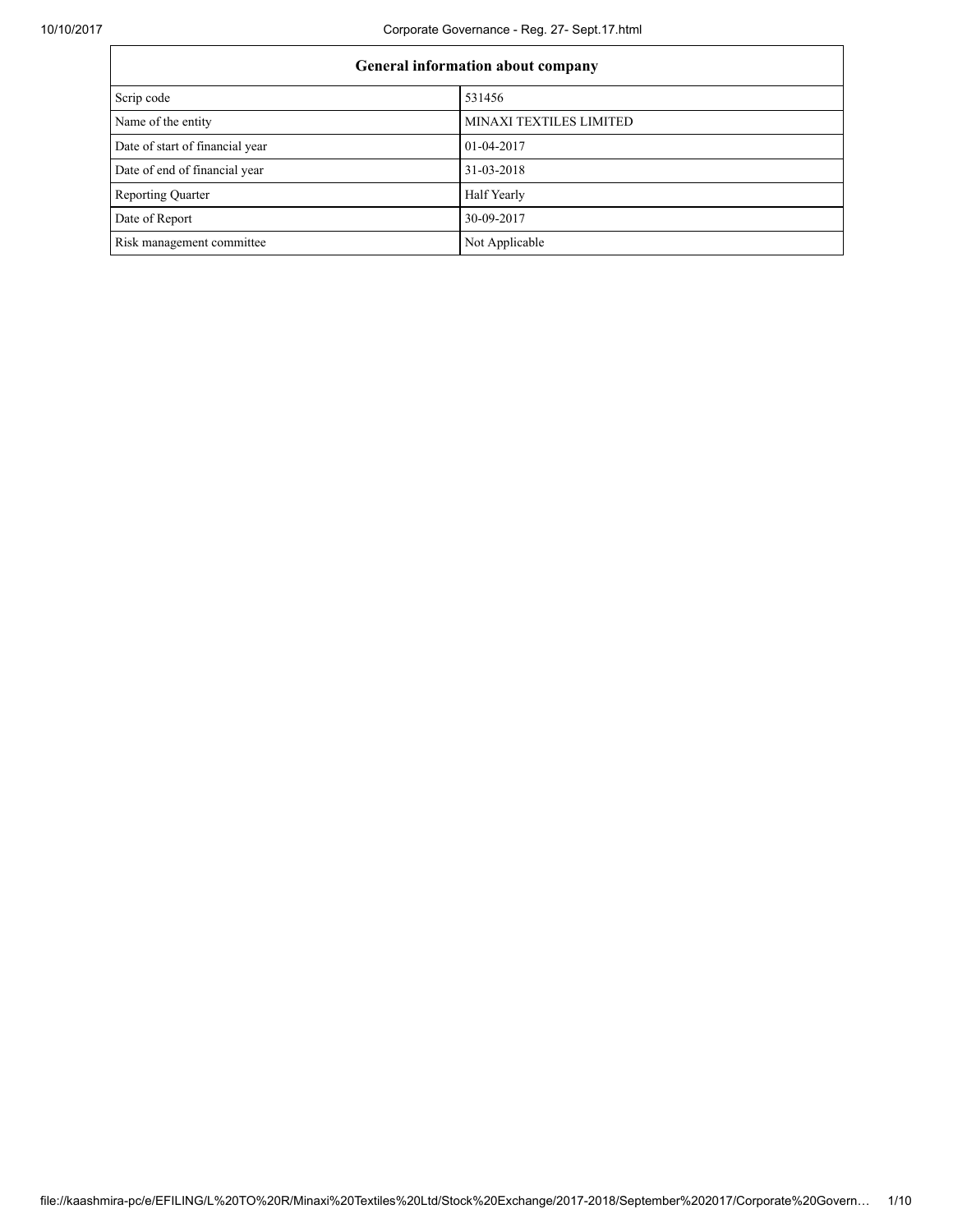| Annexure I                                                                           |                |  |
|--------------------------------------------------------------------------------------|----------------|--|
| Annexure I to be submitted by listed entity on quarterly basis                       |                |  |
| I. Composition of Board of Directors                                                 |                |  |
| Disclosure of notes on composition of board of directors explanatory                 |                |  |
| Is there any change in information of board of directors compare to previous quarter | N <sub>0</sub> |  |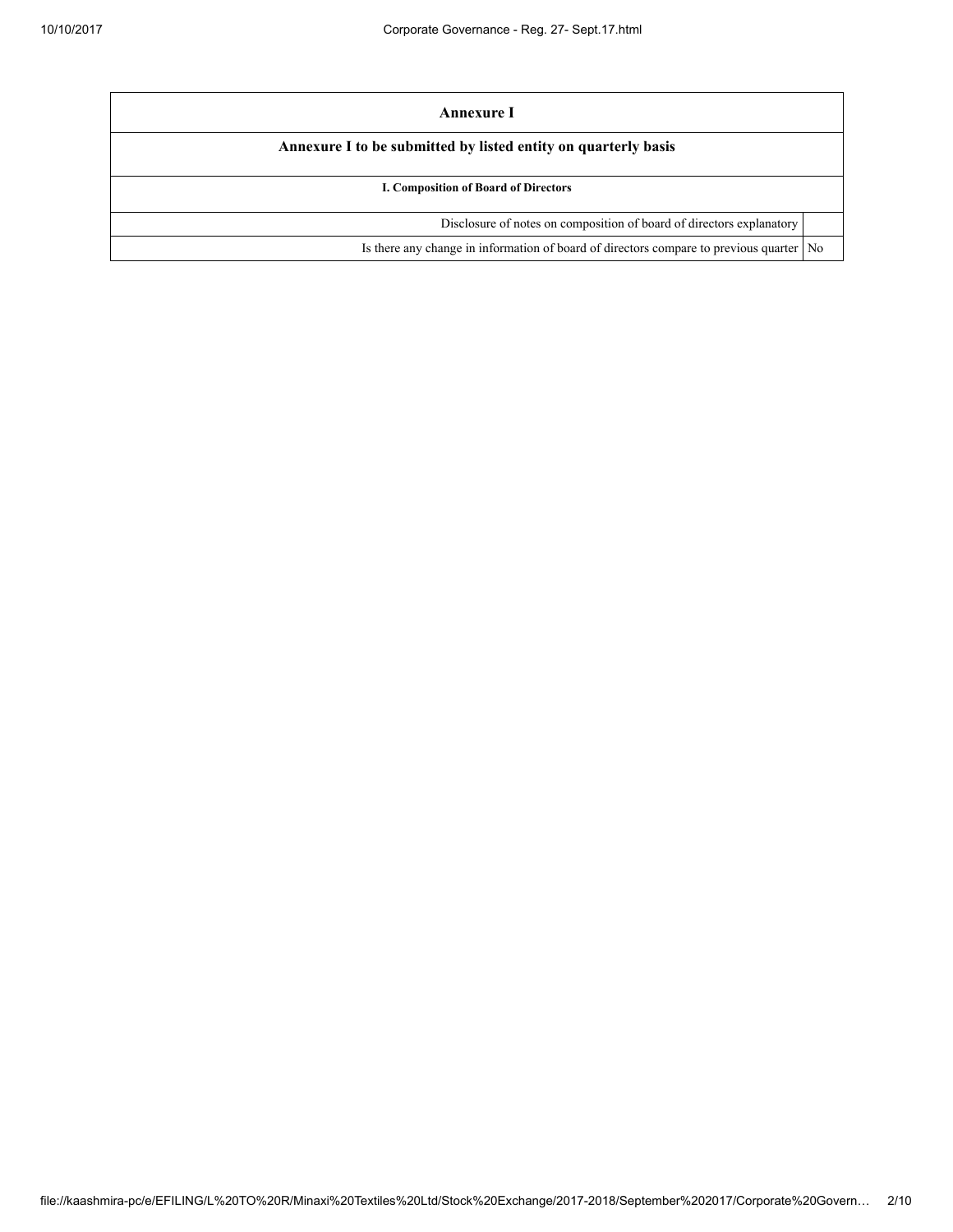| Annexure 1                                                                        |  |  |
|-----------------------------------------------------------------------------------|--|--|
| <b>II. Composition of Committees</b>                                              |  |  |
| Disclosure of notes on composition of committees explanatory                      |  |  |
| Is there any change in information of committees compare to previous quarter   No |  |  |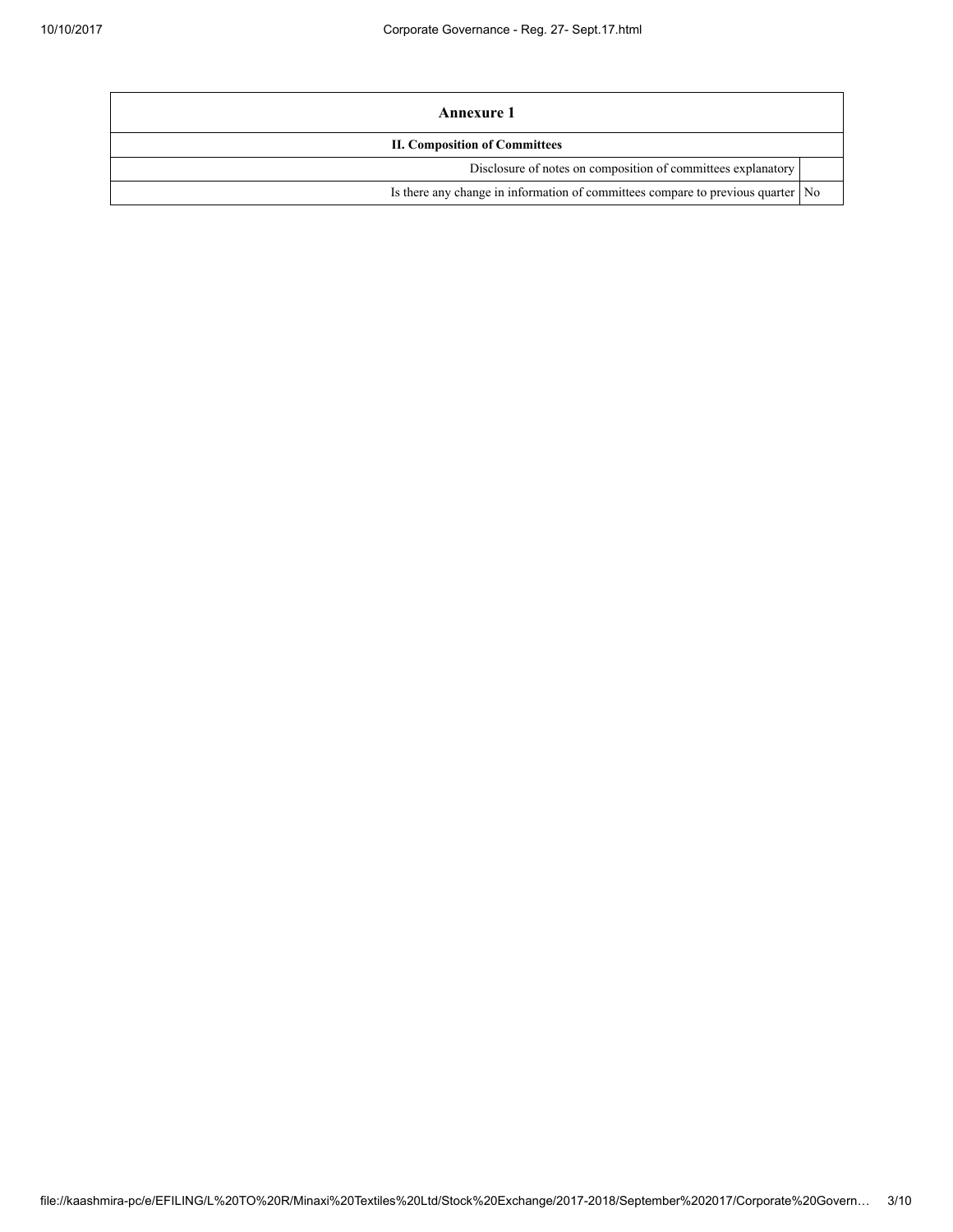|                                                                                                                                            | Annexure 1                                                       |                                             |                |  |  |  |
|--------------------------------------------------------------------------------------------------------------------------------------------|------------------------------------------------------------------|---------------------------------------------|----------------|--|--|--|
|                                                                                                                                            | <b>Annexure 1</b>                                                |                                             |                |  |  |  |
|                                                                                                                                            | <b>III. Meeting of Board of Directors</b>                        |                                             |                |  |  |  |
|                                                                                                                                            | Disclosure of notes on meeting of board of directors explanatory |                                             |                |  |  |  |
| Date(s) of meeting (if any) in the<br>$Date(s)$ of meeting (if any) in the<br>Sr<br>previous quarter<br>number of days)<br>current quarter |                                                                  | Maximum gap between any two consecutive (in |                |  |  |  |
| 1                                                                                                                                          | 26-05-2017                                                       |                                             |                |  |  |  |
| 2                                                                                                                                          | 29-05-2017                                                       |                                             | $\overline{2}$ |  |  |  |
| 3                                                                                                                                          |                                                                  | 12-08-2017                                  | 74             |  |  |  |
| $\overline{4}$                                                                                                                             |                                                                  | 12-09-2017                                  | 30             |  |  |  |
| 5                                                                                                                                          |                                                                  | 29-09-2017                                  | 16             |  |  |  |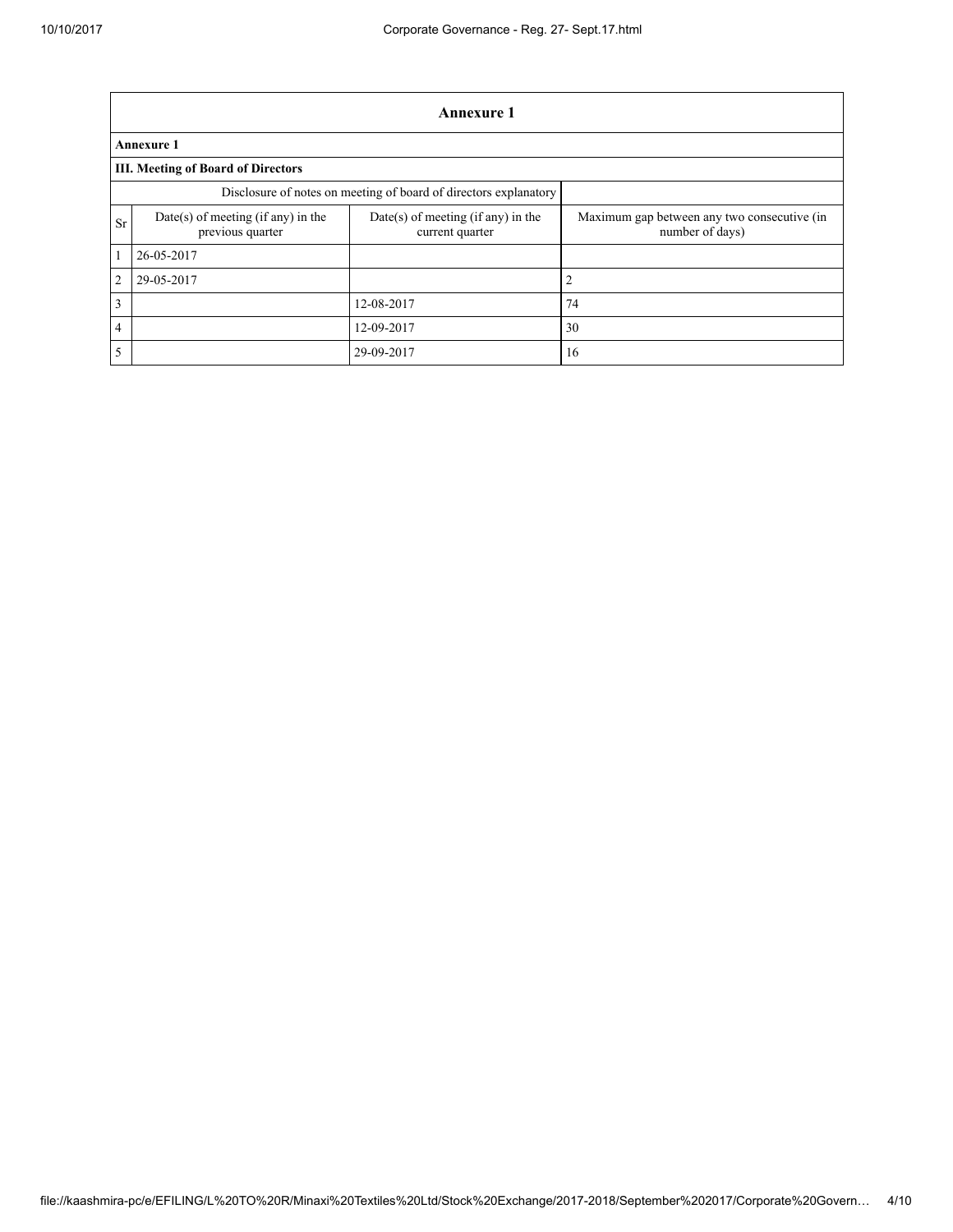|                | <b>Annexure 1</b>                                |                                                                     |                                                     |                                            |                                                                     |                                                                               |                               |
|----------------|--------------------------------------------------|---------------------------------------------------------------------|-----------------------------------------------------|--------------------------------------------|---------------------------------------------------------------------|-------------------------------------------------------------------------------|-------------------------------|
|                | <b>IV. Meeting of Committees</b>                 |                                                                     |                                                     |                                            |                                                                     |                                                                               |                               |
|                |                                                  |                                                                     |                                                     |                                            |                                                                     | Disclosure of notes on meeting of committees explanatory                      |                               |
| <b>Sr</b>      | Name of<br>Committee                             | $Date(s)$ of meeting<br>of the committee in<br>the relevant quarter | Whether<br>requirement of<br>Ouorum met<br>(Yes/No) | Requirement<br>of Quorum<br>met (details)  | $Date(s)$ of meeting of<br>the committee in the<br>previous quarter | Maximum gap between<br>any two consecutive<br>meetings (in number of<br>days) | Name of<br>other<br>committee |
| 1              | Audit<br>Committee                               | 12-08-2017                                                          | Yes                                                 | All four<br>directors<br>remain<br>present | 26-05-2017                                                          | 77                                                                            |                               |
| $\overline{2}$ | <b>Stakeholders</b><br>Relationship<br>Committee | 12-08-2017                                                          | Yes                                                 | All four<br>directors<br>remain<br>present | 26-05-2017                                                          | 77                                                                            |                               |
| $\mathbf{3}$   | Audit<br>Committee                               | 12-09-2017                                                          | Yes                                                 | All four<br>directors<br>remain<br>present | 26-05-2017                                                          | 108                                                                           |                               |
| 4              | <b>Stakeholders</b><br>Relationship<br>Committee | 12-09-2017                                                          | Yes                                                 | All four<br>directors<br>remain<br>present | 26-05-2017                                                          | 108                                                                           |                               |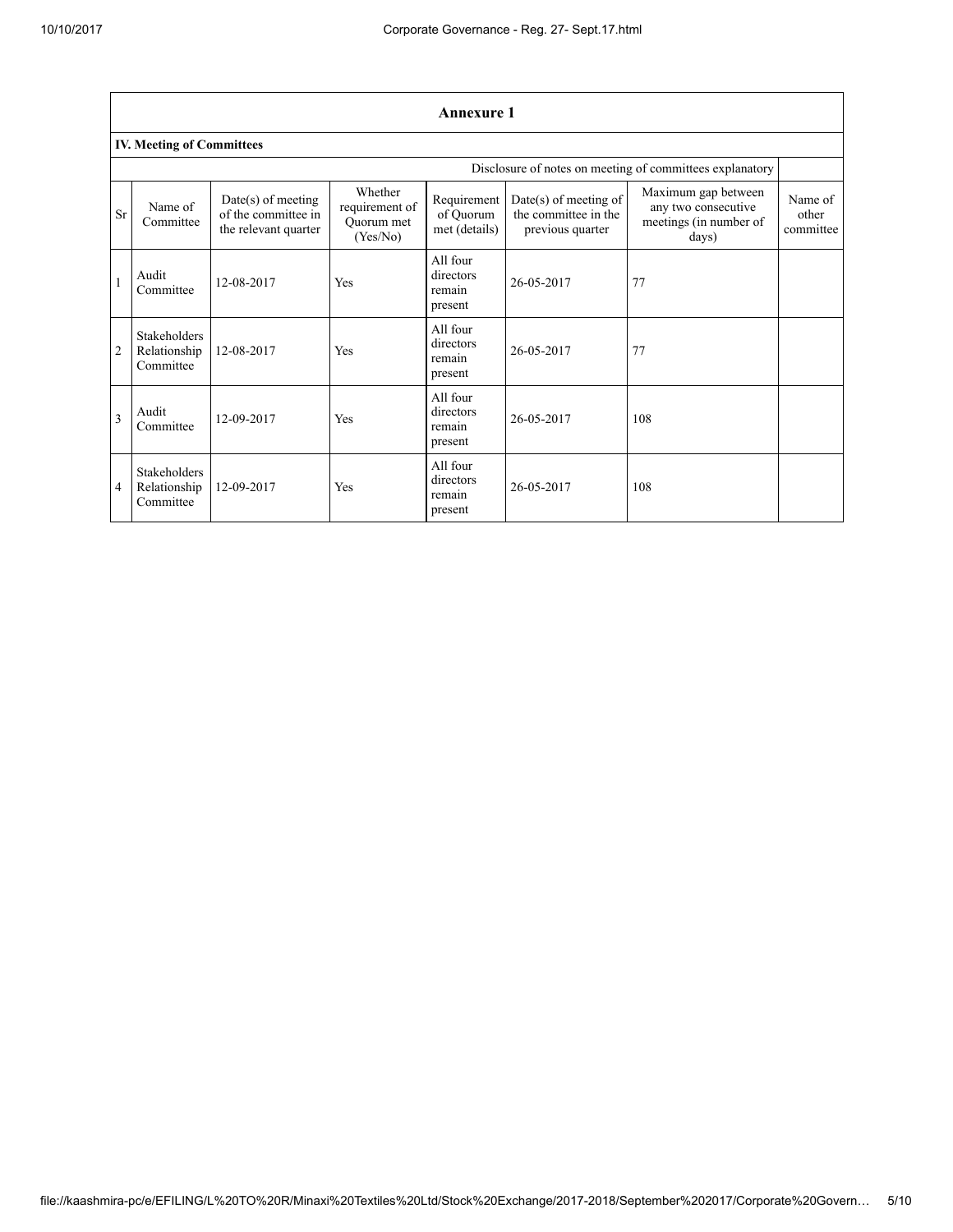|                | Annexure 1                                                                                                |                                  |                                                                    |  |  |
|----------------|-----------------------------------------------------------------------------------------------------------|----------------------------------|--------------------------------------------------------------------|--|--|
|                | <b>V. Related Party Transactions</b>                                                                      |                                  |                                                                    |  |  |
|                | Subject                                                                                                   | Compliance status<br>(Yes/No/NA) | If status is "No" details of non-<br>compliance may be given here. |  |  |
|                | Whether prior approval of audit committee obtained                                                        | NA                               |                                                                    |  |  |
| $\overline{c}$ | Whether shareholder approval obtained for material RPT                                                    | NA                               |                                                                    |  |  |
|                | Whether details of RPT entered into pursuant to omnibus approval<br>have been reviewed by Audit Committee | NA                               |                                                                    |  |  |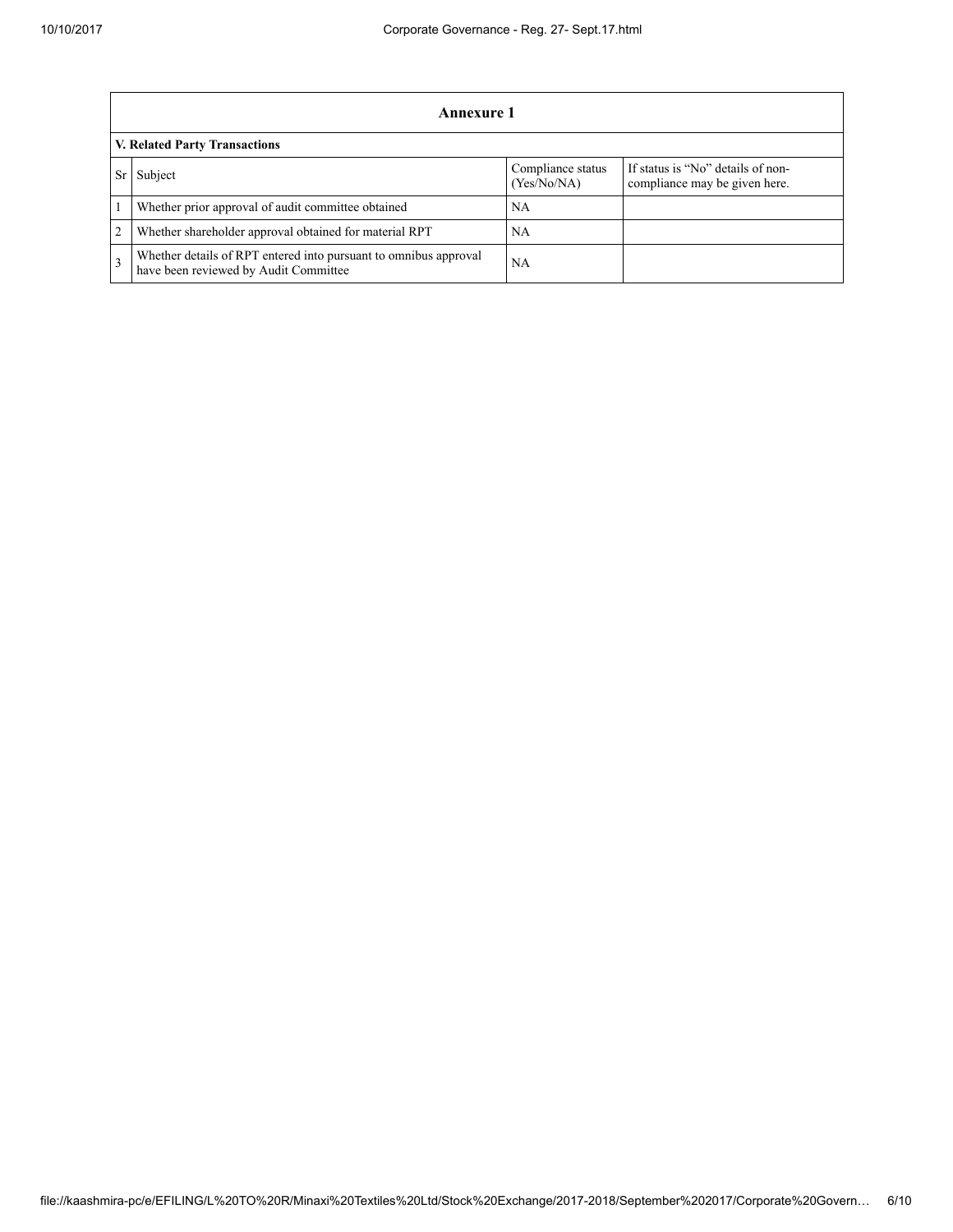|                | <b>Annexure 1</b>                                                                                                                                                                                               |                               |  |  |
|----------------|-----------------------------------------------------------------------------------------------------------------------------------------------------------------------------------------------------------------|-------------------------------|--|--|
|                | <b>VI. Affirmations</b>                                                                                                                                                                                         |                               |  |  |
| Sr             | Subject                                                                                                                                                                                                         | Compliance<br>status (Yes/No) |  |  |
|                | The composition of Board of Directors is in terms of SEBI (Listing obligations and disclosure requirements)<br>Regulations, 2015                                                                                | Yes                           |  |  |
| $\overline{2}$ | The composition of the following committees is in terms of SEBI(Listing obligations and disclosure requirements)<br>Regulations, 2015 a. Audit Committee                                                        | Yes                           |  |  |
| 3              | The composition of the following committees is in terms of SEBI(Listing obligations and disclosure requirements)<br>Regulations, 2015. b. Nomination & remuneration committee                                   | <b>Yes</b>                    |  |  |
| $\overline{4}$ | The composition of the following committees is in terms of SEBI(Listing obligations and disclosure requirements)<br>Regulations, 2015. c. Stakeholders relationship committee                                   | Yes                           |  |  |
| 5              | The composition of the following committees is in terms of SEBI(Listing obligations and disclosure requirements)<br>Regulations, 2015. d. Risk management committee (applicable to the top 100 listed entities) | <b>NA</b>                     |  |  |
| 6              | The committee members have been made aware of their powers, role and responsibilities as specified in SEBI<br>(Listing obligations and disclosure requirements) Regulations, 2015.                              | Yes                           |  |  |
| $\overline{7}$ | The meetings of the board of directors and the above committees have been conducted in the manner as specified in<br>SEBI (Listing obligations and disclosure requirements) Regulations, 2015.                  | Yes                           |  |  |
| 8              | This report and/or the report submitted in the previous quarter has been placed before Board of Directors.                                                                                                      | Yes                           |  |  |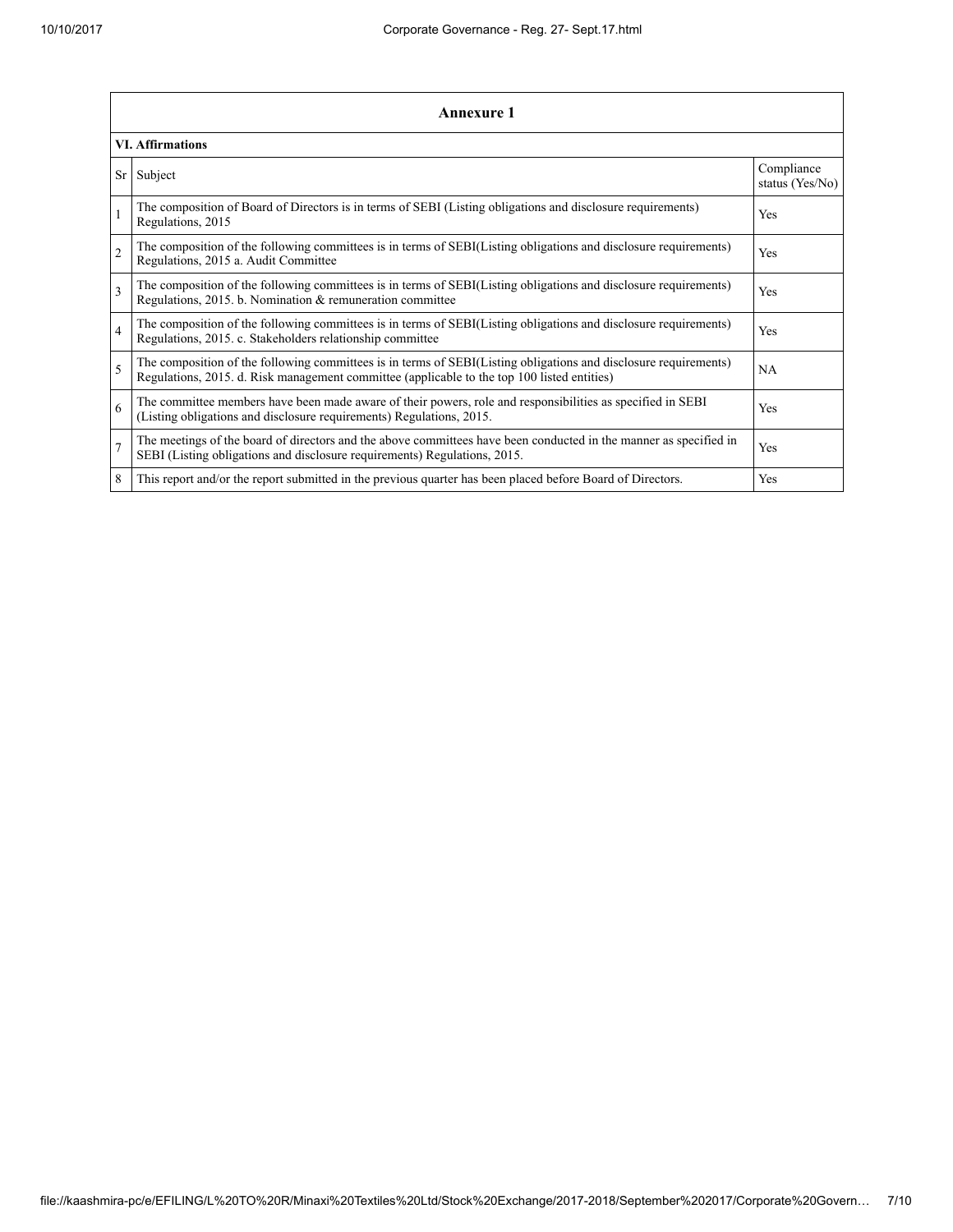|                | <b>Annexure III</b>                                                                                                                                                                  |                                              |                                                   |                                                       |  |
|----------------|--------------------------------------------------------------------------------------------------------------------------------------------------------------------------------------|----------------------------------------------|---------------------------------------------------|-------------------------------------------------------|--|
|                | Annexure III to be submitted by listed entity at the end of 6 months after end of financial year along-with second quarter report of<br>next financial year                          |                                              |                                                   |                                                       |  |
|                | <b>I. Affirmations</b>                                                                                                                                                               |                                              |                                                   |                                                       |  |
| Sr.            | Broad heading                                                                                                                                                                        | Regulation<br>Number                         | Compliance<br>status<br>$(Yes/No/NA)$ given here. | If status is "No" details of<br>non-compliance may be |  |
|                | Copy of the annual report including balance sheet, profit and loss account,<br>directors report, corporate governance report, business responsibility<br>report displayed on website | 46(2)                                        | Yes                                               |                                                       |  |
| $\overline{2}$ | Presence of Chairperson of Audit Committee at the Annual General<br>Meeting                                                                                                          | 18(1)(d)                                     | Yes                                               |                                                       |  |
| 3              | Presence of Chairperson of the nomination and remuneration committee at<br>the annual general meeting                                                                                | 19(3)                                        | Yes                                               |                                                       |  |
| 4              | Whether "Corporate Governance Report" disclosed in Annual Report                                                                                                                     | $34(3)$ read with<br>para C of<br>Schedule V | Yes                                               |                                                       |  |